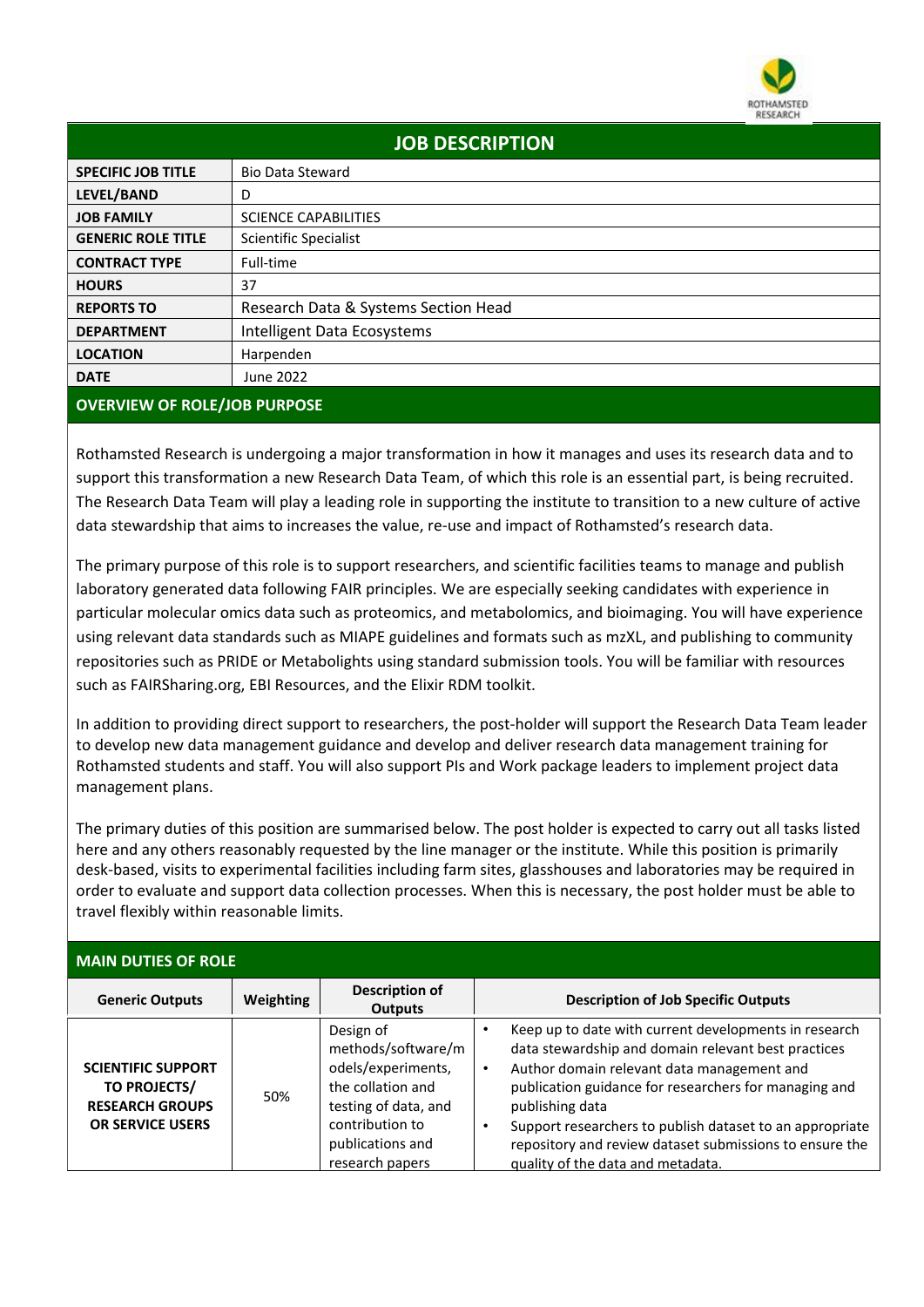

|                                                                                                                              |     |                                                                                                                                                           | $\bullet$<br>Support researchers to use new and existing institute<br>data management software and services.                                                                                                                                                                                                                                                                                                                         |
|------------------------------------------------------------------------------------------------------------------------------|-----|-----------------------------------------------------------------------------------------------------------------------------------------------------------|--------------------------------------------------------------------------------------------------------------------------------------------------------------------------------------------------------------------------------------------------------------------------------------------------------------------------------------------------------------------------------------------------------------------------------------|
| <b>FINANCE AND</b><br><b>RESOURCE</b><br><b>MANAGEMENT</b>                                                                   | 5%  | Monitoring of<br>allocated budgets,<br>purchasing of<br>equipment,<br>maintenance of<br>stock, and input into<br>funding and grant<br>applications        | $\bullet$<br>Contribute to project finance management through<br>meeting attendance and data management planning.<br>Ensure lawful and efficient use of institutional resources.<br>$\bullet$                                                                                                                                                                                                                                        |
| <b>WORKING WITH</b><br><b>OTHERS</b>                                                                                         | 35% | Provision of<br>specialist/technical<br>advice and assistance<br>to employees and<br>key stakeholders                                                     | $\bullet$<br>Consultation with research groups to ensure data<br>management best practice guidance are useful and used.<br>$\bullet$<br>Support researchers to apply best practices for managing<br>and publishing data.<br>Participate in Research Data Team Meetings<br>$\bullet$                                                                                                                                                  |
| <b>LEADERSHIP AND</b><br><b>MANAGEMENT OF</b><br><b>STAFF AND/OR OF A</b><br><b>SCIENTIFIC SERVICE OR</b><br><b>FACILITY</b> | 5%  | Accountability for the<br>management and<br>development of staff<br>and/or quality of<br>work within work<br>unit/team/departme<br>nt                     | $\bullet$<br>Provide consultation support to project leaders to write,<br>maintain and deliver on Data Management Plans during<br>the project life-cycle.                                                                                                                                                                                                                                                                            |
| <b>KNOWLEDGE</b><br><b>EXCHANGE,</b><br><b>COMMERCIALISATION</b><br><b>AND OUTREACH</b><br><b>ACTIVITIES</b>                 | 10% | <b>Building links with</b><br>user community<br>and/or delivery of<br>professional training<br>and consultancy<br>services                                | Identify and participate in appropriate professional<br>$\bullet$<br>development opportunities to acquire new skills and<br>knowledge<br>$\bullet$<br>Provide face to face and online research data<br>management training for students and staff.                                                                                                                                                                                   |
| <b>CONTINUING</b><br><b>PROFESSIONAL</b><br><b>DEVELOPMENT</b>                                                               | 5%  | Proactive planning of<br>development<br>opportunities which<br>serve to broaden<br>existing knowledge<br>base and lead to<br>acquisition of new<br>skills | Seek advice, guidance, coaching and/or mentoring from<br>$\bullet$<br>appropriate individuals to improve the quality of outputs<br>and deliverables<br>$\bullet$<br>Identify and participate in appropriate professional<br>development opportunities to acquire new skills and<br>knowledge<br>$\bullet$<br>Initiate and sustain professional networks with research<br>data stewards working in the same or equivalent<br>domains. |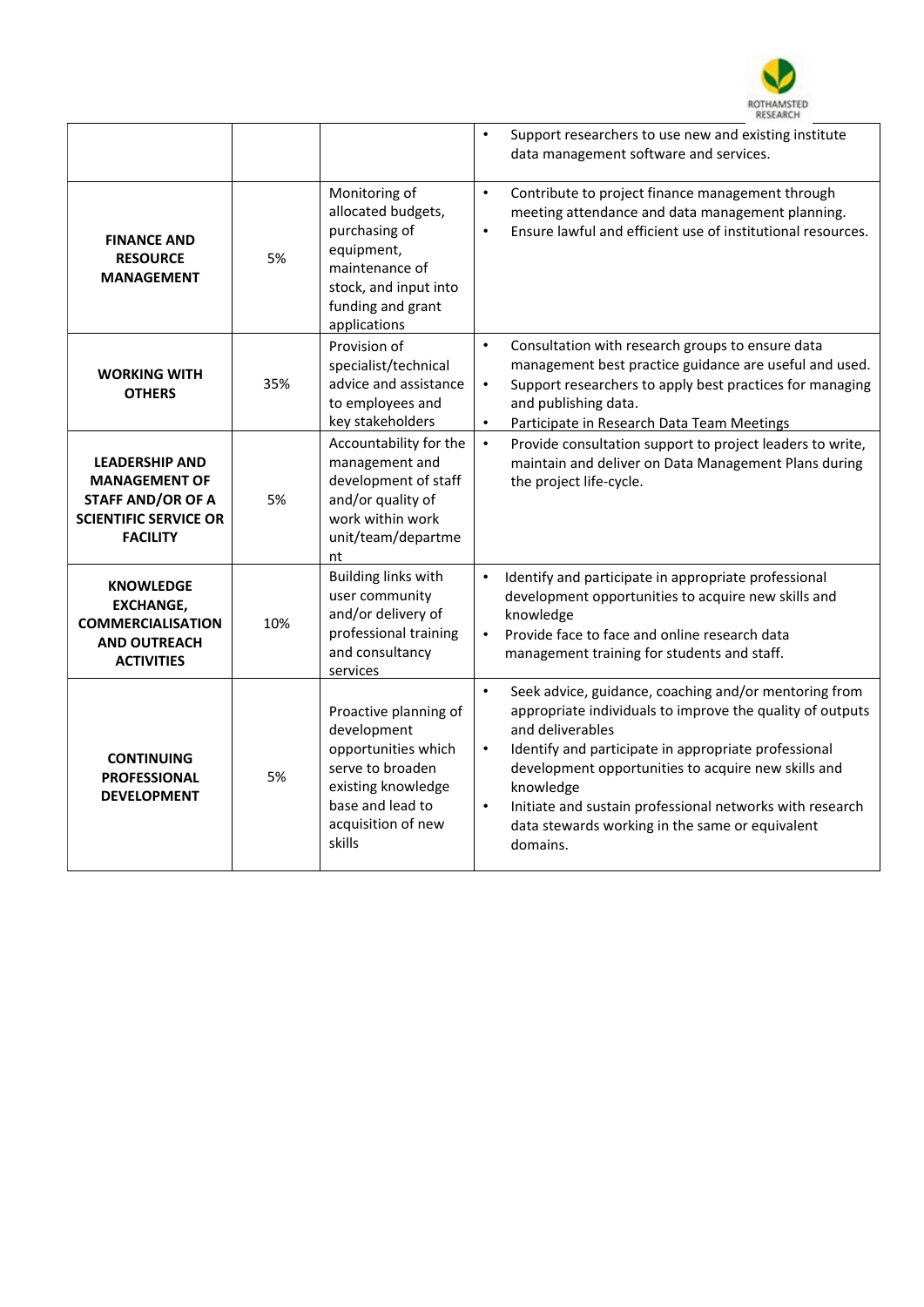

| PERSON SPECIFICATION AND SHORTLISTING CRITERIA* |                                                                                                                                                                                                                                           |                                                                   |                  |                  |                  |
|-------------------------------------------------|-------------------------------------------------------------------------------------------------------------------------------------------------------------------------------------------------------------------------------------------|-------------------------------------------------------------------|------------------|------------------|------------------|
|                                                 | <b>Bio Data Steward</b><br><b>SPECIFIC JOB TITLE</b>                                                                                                                                                                                      |                                                                   |                  |                  |                  |
|                                                 | LEVEL/BAND                                                                                                                                                                                                                                | D                                                                 |                  |                  |                  |
|                                                 | <b>JOB FAMILY</b><br><b>SCIENCE CAPABILITIES</b>                                                                                                                                                                                          |                                                                   |                  |                  |                  |
|                                                 | Fulltime<br><b>CONTRACT TYPE</b>                                                                                                                                                                                                          |                                                                   |                  |                  |                  |
|                                                 | 37.5<br><b>HOURS</b>                                                                                                                                                                                                                      |                                                                   |                  |                  |                  |
|                                                 | Research Data & Systems Section Head<br><b>REPORTS TO</b>                                                                                                                                                                                 |                                                                   |                  |                  |                  |
|                                                 | Intelligent Data Ecosystems<br><b>DEPARTMENT</b>                                                                                                                                                                                          |                                                                   |                  |                  |                  |
|                                                 | <b>LOCATION</b>                                                                                                                                                                                                                           | Harpenden                                                         |                  |                  |                  |
|                                                 | <b>EDUCATION/QUALIFICATIONS</b>                                                                                                                                                                                                           |                                                                   | Essential        | <b>Desirable</b> | How<br>Tested?** |
| 1.                                              | Bachelors degree in biological, information or data sciences.                                                                                                                                                                             |                                                                   | Υ                |                  | Cert             |
| $\overline{2}$                                  | Postgraduate degree or qualification in data or information sciences<br>or equivalent experience.                                                                                                                                         |                                                                   |                  | Υ                | Cert             |
| <b>EXPERIENCE/KNOWLEDGE/SKILLS</b>              |                                                                                                                                                                                                                                           | Essential                                                         | <b>Desirable</b> | How<br>Tested?** |                  |
| 1.                                              | Detailed knowledge of FAIR data principles                                                                                                                                                                                                |                                                                   |                  |                  | AF, IV           |
| 2.                                              | A good understanding of research data management practices,<br>including data collection practices, data quality assurance, data<br>documentation and data publication.                                                                   |                                                                   | Y                |                  | AF, IV           |
| 3.                                              | Practical experience and knowledge of the data management<br>practices, data standards, data repositories and tools relevant to at<br>least one of proteomics, metabolomics, or bioimaging data.                                          |                                                                   | Υ                |                  | AF, IV           |
| 4.                                              | A good listener and persuasive communicator able to understand<br>researcher objectives and requirements for data handling and<br>management, and support researchers to adopt and use appropriate<br>best practices.                     |                                                                   | Υ                |                  | AF, IV           |
| 5.                                              |                                                                                                                                                                                                                                           | Good written, verbal communication, and presentation skills.      | Y                |                  | AF, IV           |
| 6.                                              | Experience using relevant standards and formats for representing<br>and organising data and metadata, such as MIAPE, mzML, ISA-Tab,<br>and submitting data to relevant community repositories such as<br>PRIDE, Metabolights, and EMPIAR. |                                                                   | Υ                |                  | AF, IV           |
| 7.                                              | Experience of data manipulation, data validation and data cleaning<br>using software and scripting languages such as Excel, Python, R or<br>OpenRefine                                                                                    |                                                                   |                  | Υ                | AF, IV           |
| 8.                                              | retrieve data.                                                                                                                                                                                                                            | Experience of using database systems and SQL to store, manage and |                  | Y                | AF, IV           |
| 9.                                              | Teaching or Data Carpentries experience delivering research data<br>management training.                                                                                                                                                  |                                                                   |                  | Y                | AF, IV           |
|                                                 | <b>BEHAVIOURS/COMPETENCIES</b>                                                                                                                                                                                                            |                                                                   |                  |                  | How<br>Tested?** |
| 1.                                              |                                                                                                                                                                                                                                           | Drive for Quality: Makes incremental improvements to processes    |                  |                  | IV               |
| 2.                                              | Strategic Thinking: Draws on experience when undertaking duties of role                                                                                                                                                                   |                                                                   |                  | IV               |                  |

\* Minimum requirements of the post and how they will be assessed

\*\* Evidence of criteria will be established from: **AF** (application form), **IV** (interview), **Test** (skills test/prepared question/ presentation), **Cert** (certificated checked by interview panel)